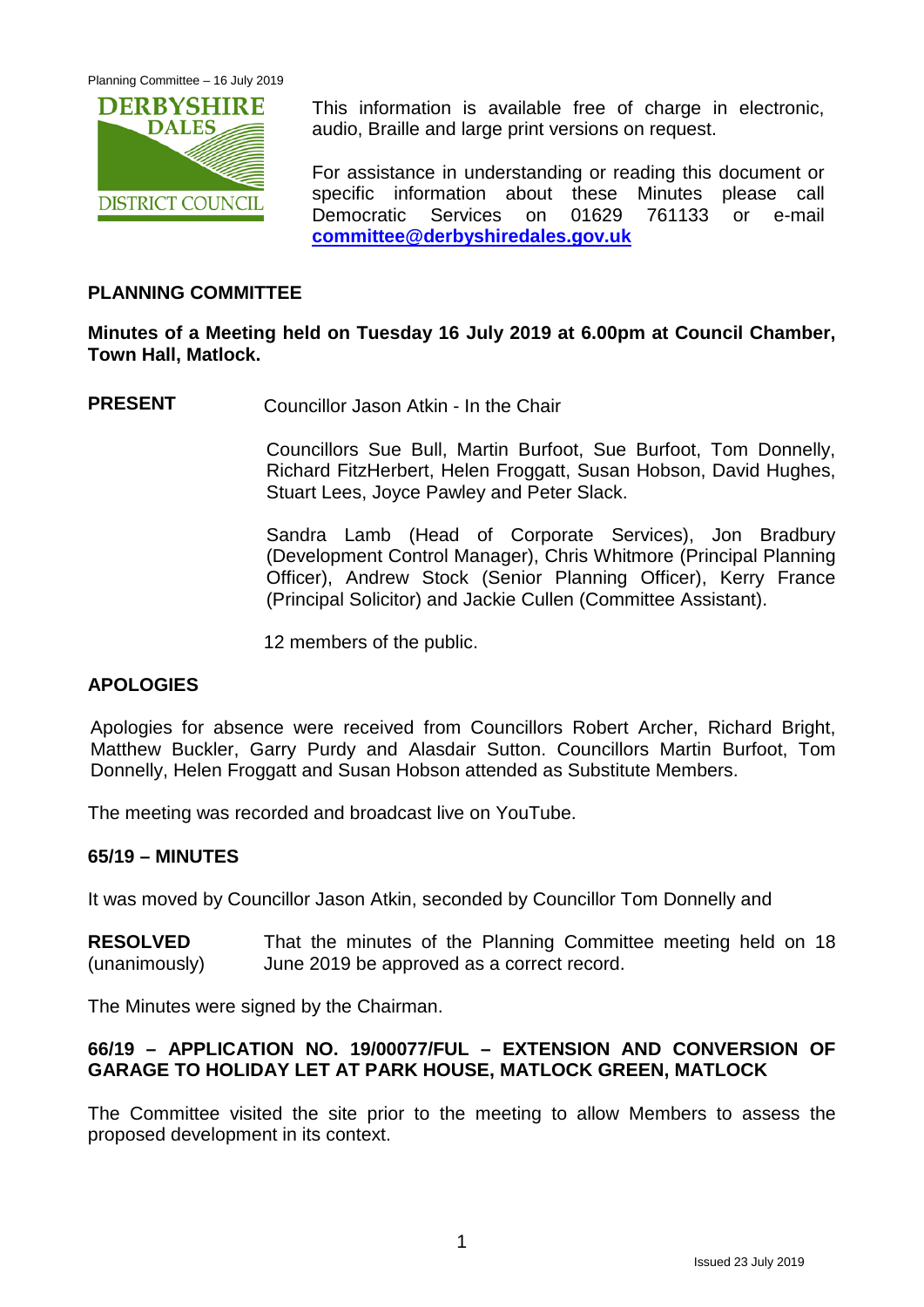In accordance with the procedure for public participation, Mr John Fletcher (local resident / neighbour) spoke against the application and Mrs Sharron Seal (Applicant) spoke in favour of the application.

It was moved by Councillor Peter Slack, seconded by Councillor Tom Donnelly and

| <b>RESOLVED</b> | That planning permission be granted subject to the conditions set out |
|-----------------|-----------------------------------------------------------------------|
|                 | in the report.                                                        |

**Voting:**

| For                |   |
|--------------------|---|
| <b>Against</b>     | 5 |
| <b>Abstentions</b> | O |

The Chairman declared the motion CARRIED.

#### **67/19 - APPLICATION NO. 19/00115/FUL – FORMATION OF CAR PARKING AREA, REMOVAL OF SECTION OF BOUNDARY WALL AND ERECTION OF RETAINING WALL AT FOUNTAIN HOUSE, 13 MAIN STREET, MIDDLETON BY WIRKSWORTH, DERBYSHIRE**

The Committee visited the site prior to the meeting to allow Members to appreciate the impact of the proposal on the Grade II listed building and Middleton Conservation Area.

In accordance with the procedure for public participation Mr Rodney Alvin (local resident) and Ms Dinah Foster (on behalf of daughter) spoke against the application and Mr Andrew Street (Applicant) spoke in favour of the application.

It was moved by Councillor Martin Burfoot, seconded by Councillor Richard FitzHerbert and

**RESOLVED** (unanimously) That planning permission be refused for the reasons set out in the report.

## **68/19 - APPLICATION NO. 19/00151/LBALT – REMOVAL OF SECTION OF BOUNDARY WALL AT FOUNTAIN HOUSE, 13 MAIN STREET, MIDDLETON BY WIRKSWORTH, DERBYSHIRE**

The Committee visited the site prior to the meeting to allow Members to assess the proposed development in its context.

In accordance with the procedure for public participation Mr Rodney Alvin (local resident) and Ms Dinah Foster (on behalf of daughter) spoke against the application and Mr Andrew Street (Applicant) spoke in favour of the application.

It was moved by Councillor Martin Burfoot, seconded by Councillor Richard FitzHerbert and

**RESOLVED** (unanimously) That planning permission be refused for the reason set out in the report.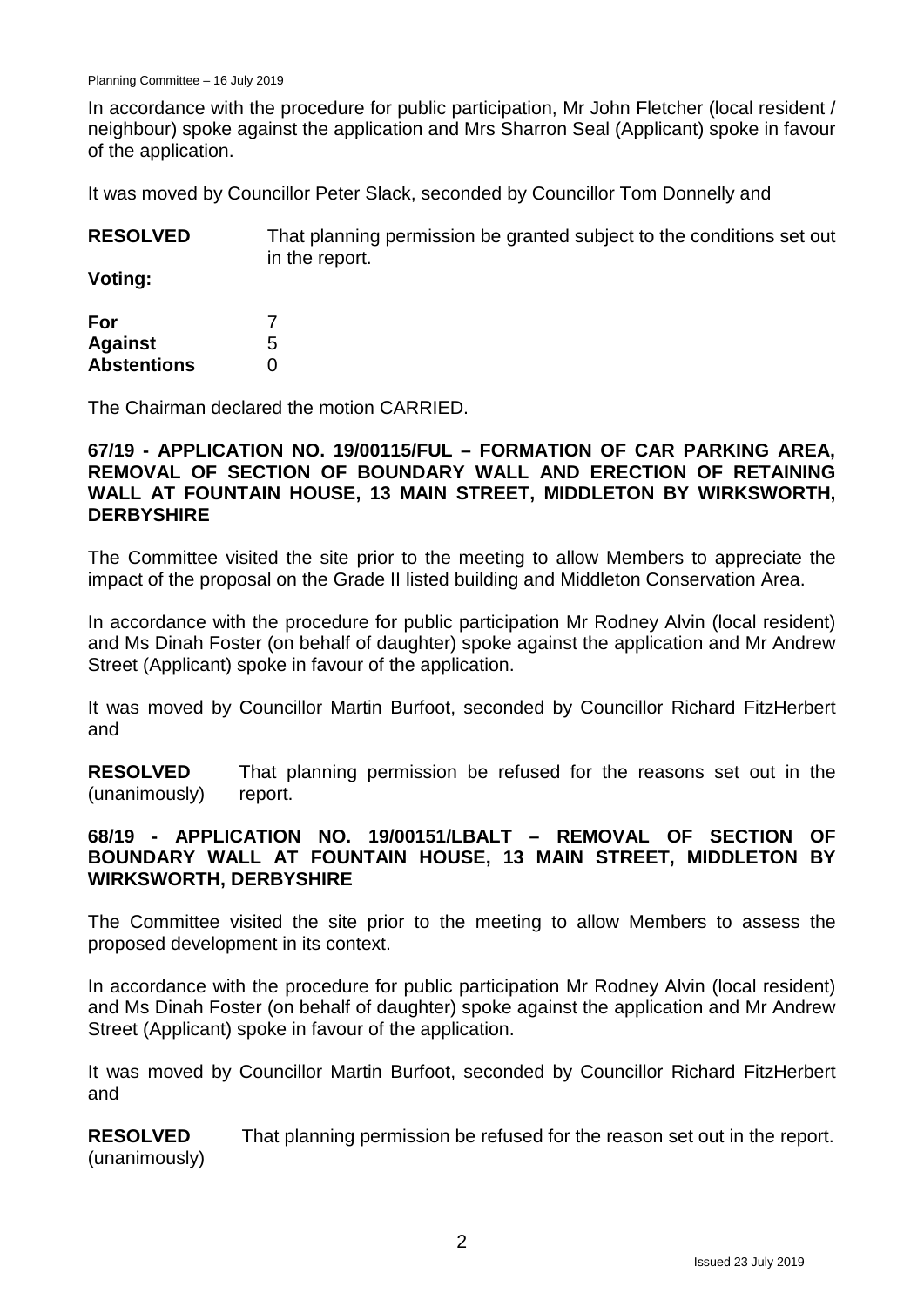## **69/19 – APPLICATION NO. 19/00501/FUL – TWO-STOREY REAR EXTENSION AT FAIR VIEW, DERBY ROAD, WIRKSWORTH**

The Committee visited the site prior to the meeting to allow Members to assess the proposed development in its context.

Correspondence received after publication of the agenda was distributed at the meeting. This comprised a summary of a further objection, as well as supporting photographs received from a neighbour.

In accordance with the procedure for public participation, Mr James Muir (local resident / neighbour) spoke against the application.

It was moved by Councillor Richard FitzHerbert, seconded by Councillor Tom Donnelly and

**RESOLVED** That planning permission be granted subject to the conditions set out in the report.

**Voting:**

| For                |   |
|--------------------|---|
| <b>Against</b>     | 5 |
| <b>Abstentions</b> | 0 |

The Chairman declared the motion CARRIED.

## **70/19 – APPLICATION NO. 19/00082/REM – APPROVAL OF RESERVED MATTERS FOR THE ERECTION OF 10 NO. DWELLINGS (OUTLINE PERMISSION REFERENCE 15/00043/OUT) AT LAND OFF MAIN ROAD, BRAILSFORD**

The Committee visited the site prior to the meeting to allow Members to appreciate the proposal in the context of its surroundings.

Correspondence received after publication of the agenda was distributed at the meeting. This comprised advice of correspondence that had been received from the Local Highway Authority confirming that whilst the layout was not in accordance with current design guidance to enable this Authority to adopt it, they raised no objections to the officer recommendation, recommended conditions and advisory notes to cover highway safety related matters.

It was moved by Councillor Susan Hobson, seconded by Councillor Tom Donnelly and

**RESOLVED** (unanimously) That the Approval of Reserved Matters application be granted, subject to the conditions set out in the report.

#### **71/19 - INFORMATION ON ACTIVE AND CLOSED ENFORCEMENT INVESTIGATIONS**

It was moved by Councillor Richard FitzHerbert, seconded by Councillor Tom Donnelly and